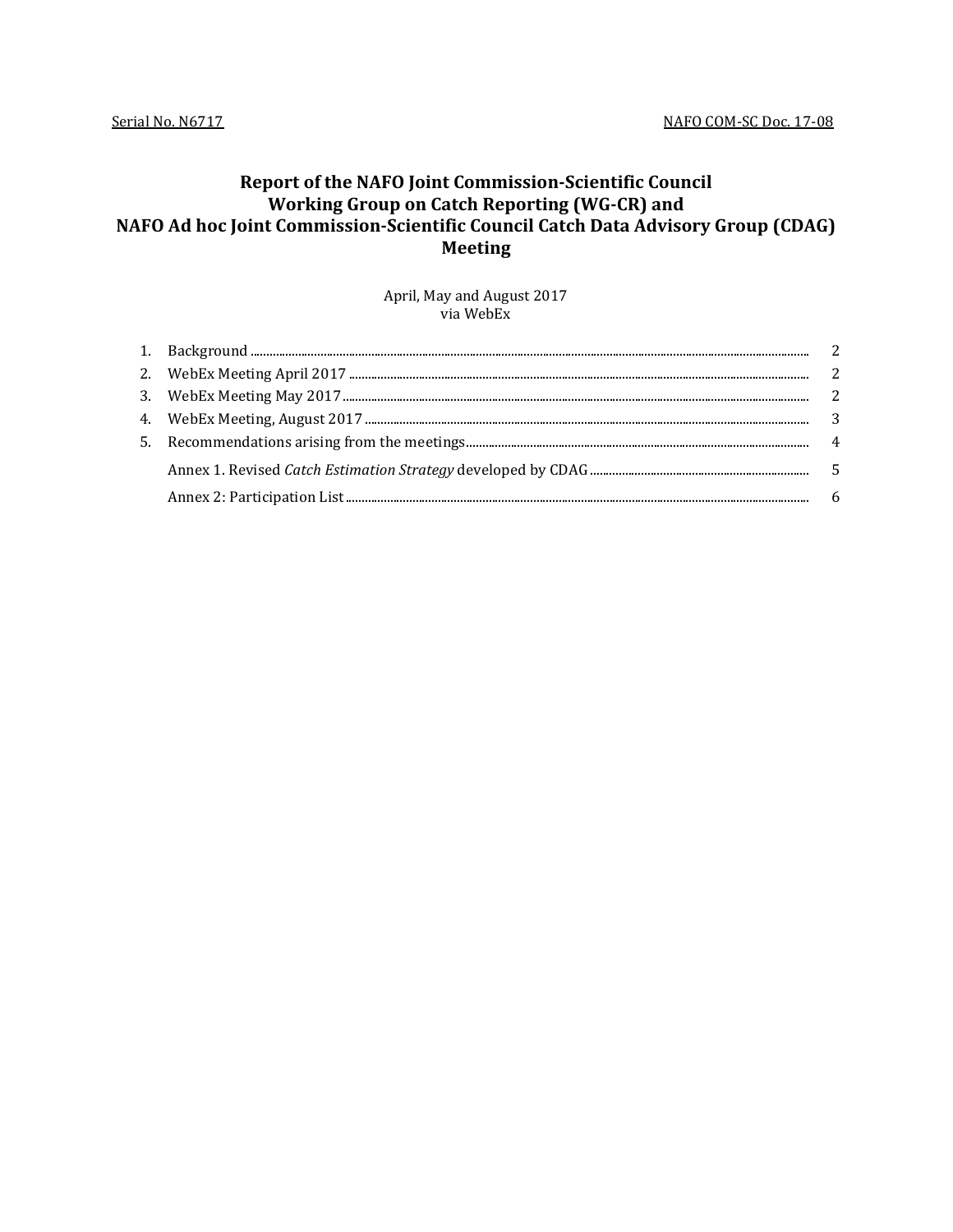### **Report of the NAFO Joint Commission-Scientific Council Working Group on Catch Reporting (WG-CR) and NAFO Ad hoc Joint Commission-Scientific Council Catch Data Advisory Group (CDAG) Meeting**

April, May and August 2017 via WebEx

### <span id="page-1-0"></span>**1. Background**

Following the February 2017 meeting of WG-CR/CDAG in London UK, it was decided to have a follow-up meeting of CDAG via WebEx in April. It was subsequently decided to hold additional WebEx meetings in May and August. The purpose of these follow-up meetings was to close agenda items 4b and 8 of the Feb 2017 meeting (FC-SC Doc 17-01).

Agenda Item 4b pertains to the work of the Secretariat in the application of the *Catch Estimation Strategy* for estimating the catch in the NAFO Regulatory Area: *4b*. *Work conducted by the Secretariat on the validation of the 2016 catch estimates*. The estimation focused on three priority stocks: 2+3KLMNO GHL, 3M COD, and 3LNO PLA. Agenda Item 8 pertains to recommendations to forward to SC and FC (now the Commission).

A progress report was circulated in May covering the April meeting (FC-SC CDAG WP 17-04). The present report covers the April, May and August meetings.

### <span id="page-1-1"></span>**2. WebEx Meeting, April 2017**

Katherine Sosebee (USA), co-Chair of the WG, opened the meeting at 09:00, Atlantic Daylight Time on 20 April 2017. Representatives from the following Contracting Parties were in attendance: Canada, Denmark (in respect of Faroe Island), European Union, Russian Federation, and United States of America (Annex 2)

The Secretariat presented updated and revised reported 2016 catches of the priority stocks (FC-SC CDAG-WP 17-01 and 17-02) calculated according to the method prescribed in the CDAG Catch Estimation Strategy. The update and revision were made in consideration of the challenges and issues identified in February 2017.

During the presentation, some data entry errors were spotted and corrected accordingly.

The quality of haul by haul data is expected to improve in the subsequent years and this can also be used an important source of fishing effort information.

The WG and CDAG suggested the following to improve the confidence in the estimates:

- For all priority stocks, estimates from observer reports be included, when possible, for comparison purposes,
- For all priority stocks, prepare a graphical representation of the difference in the estimates between the Daily catch reports (CATs) and Port State Control inspection reports ( PSC3s) to facilitate the development of a threshold for footnote 2 of the Estimation Strategy
- Further scrutiny of PCS3 in which mis-recording AIs were issued.

#### <span id="page-1-2"></span>**3. WebEx Meeting, May 2017**

Katherine Sosebee (USA), co-Chair of the WG, opened the meeting at 09:00, Atlantic Daylight Time on 18 May 2017. Representatives from the following Contracting Parties were in attendance: Canada, European Union, Russian Federation, and United States of America (Annex 2)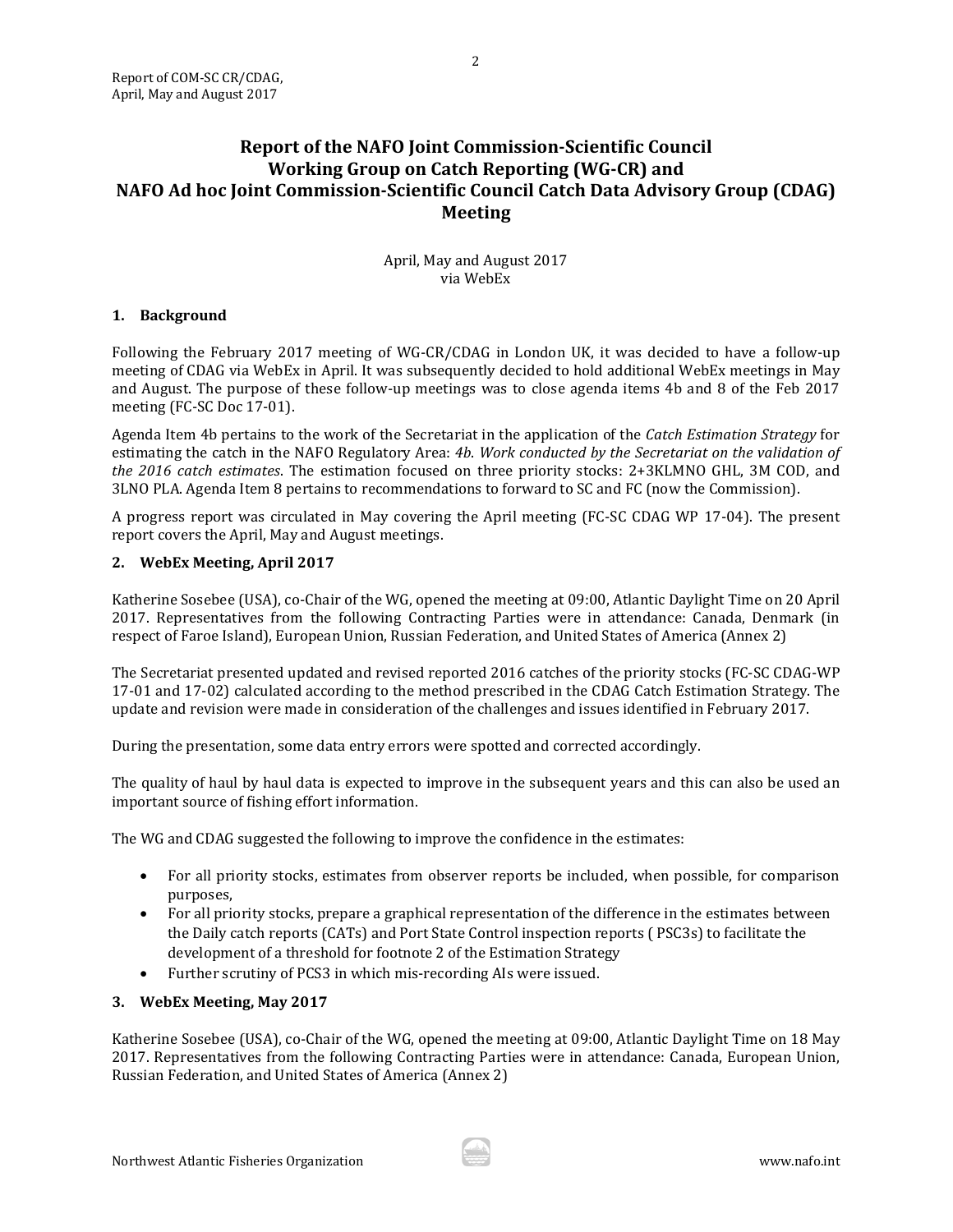In response to the suggestions made in April, the Secretariat presented the updated 2016 catch estimates of the three priority stocks (FC-SC CDAG-WP 17-01 Rev and 17-02 Rev.). The update incorporates PSC3 reports that were received late and after the April WebEx meeting. The Secretariat has noted that there were some trips wherein the application of the any of the 3 methods specified in the *Strategy* was not possible. In these cases, the CATs (retained + rejected) were used to estimate the catches. The use of the CATs when PSC3 is not available was considered as the new fourth method.

3

The Secretariat also prepared and presented a graphical representation of the difference in the estimates between the CAT's and the PSC3s (FC-SC CDAG-WP 17-03). Four trips were identified to have >50% difference: three (3) trips in 3M cod estimates; 1 trip in PLA; and none in GHL. Of the four trips, one was issued with an Apparent Infringement (AI) of mis-recording of catches. It was decided to retain the 50% threshold as prescribed in the footnote 2 of the *Strategy.* In cases where an AI on mis-recording is issued at sea or in port, PSC3 data should not be used.

The *Catch Estimation Strategy* was revised on the basis of the observations mentioned above (see Annex 1).

There were discussions about the limited application of the *Strategy* only to GHL. The limited application is due to the fact that:

- o STACTIC requirement of only 15% port inspection coverage except when the landings contain is GHL which in this case the coverage is 100%,
- o Many landed catch in PSC3 are reported by species and by combined divisions where the vessels fished during the trip, e.g. reporting the landed catch "RED 3LMNO" would constitute redfish species belonging to 3 different stocks.

On moving forward, ideas emerged concerning stock separation (in addressing the 2nd bullet above). For example, proportions using CAT data can be derived and applied as correction factors in the PSC3 data.

In the intersession, the Secretariat provided the SC, for its full fish stock assessment work in June 2017, the 2016 catch estimates which were derived by applying the *Strategy,* of the following stocks: 2+3KLMNO GHL, 3LNO PLA, 3M COD, 3NO COD, 3M PLA, 3M RED, 3NO WIT, and 3NO.

The EU proposal for a study on "Catch estimates methodologies" was also discussed. Canada questioned the role of the CDAG-WG, and the NAFO Secretariat in the study. The EU agreed on reviewing the Terms of reference accordingly. Canada suggested including "best practices" instead of "single approach" as it could be seen as too prescriptive. Canada offered to provide detailed comments on the proposal in writing to the EU following the meeting. The EU undertook to meet with the NAFO Secretariat during Scientific Council to discuss the way forward.

#### <span id="page-2-0"></span>**4. WebEx Meeting, August 2017**

Katherine Sosebee (USA), co-Chair of the WG, opened the meeting at 09:00 hours on 24 August 2017 Representatives from the following Contracting Parties were in attendance: Canada, European Union, and United States of America (Annex 2)

Three Working Papers were presented by the Secretariat: 2016 catch estimates for all stocks that were fully assessed by SC in June 2017, GHL reporting by Division in PSC3s, and comparison of 2014 GHL estimates between CDAG and SC.

The Secretariat proposed minor amendments to the wording CDAG catch estimation strategy in order to correct potential ambiguity. Following some discussion, it was agreed to amend the wording. The revised text is included as annex 1.

It was agreed that The Secretariat will apply the CDAG method to all NAFO managed stocks for 2017 catches. WG-CR will review all analyses completed by the NAFO Secretariat of the 2017 catch estimates in early 2018 and consider forwarding PSC3 data as per recommendations 3 a) and 3b)to STACTIC for further consideration at their 2018 intersessional. In order for Scientific Council to complete their work, the catch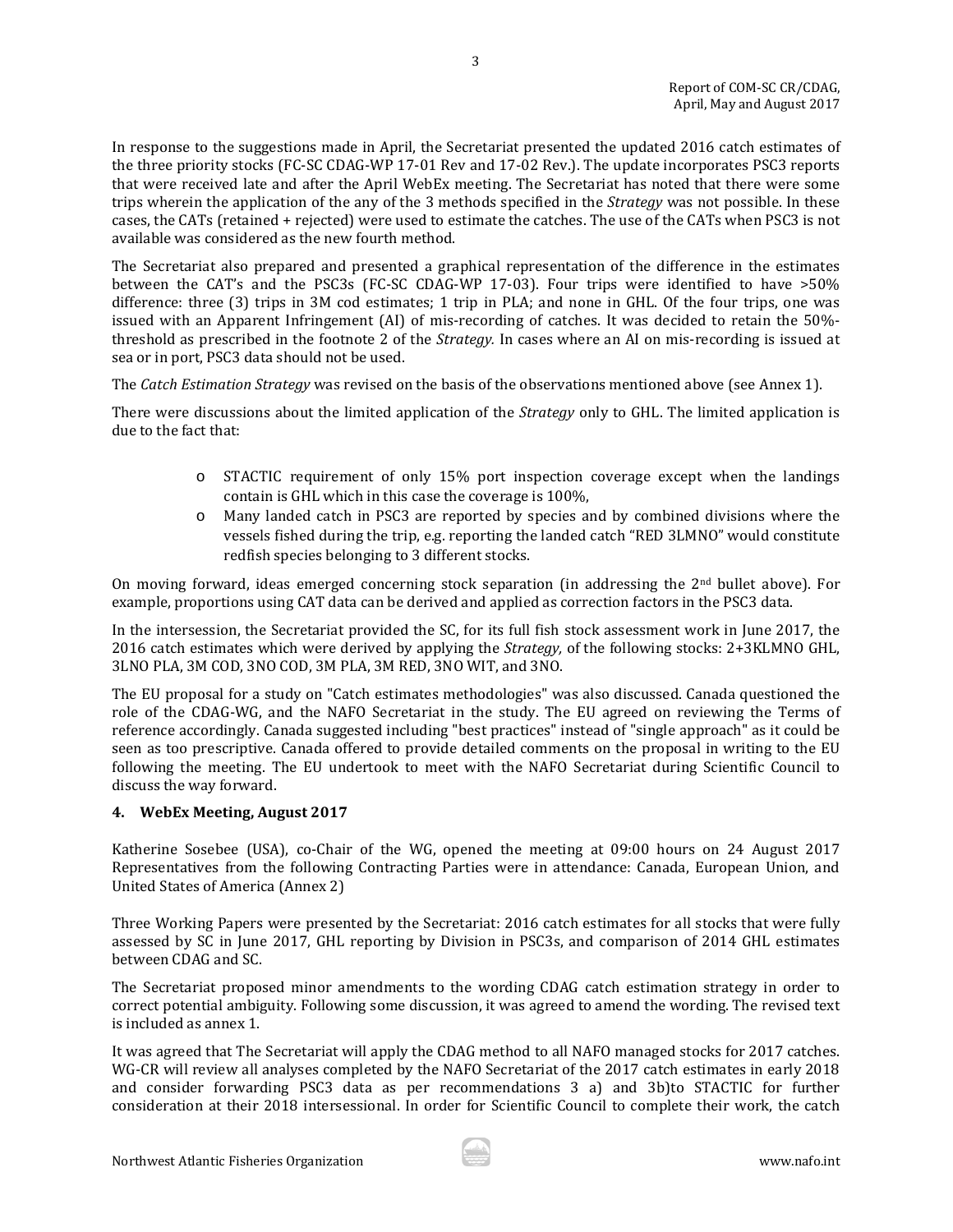estimates from WG-CR should be made available to them no later than 01 May. This will only be possible if Contracting Parties take steps to ensure that reports are submitted in a timely fashion in order to facilitate the work of CDAG/CR.

The quality and completeness of haul by haul catch data are expected to improve in future years and it is likely that the Catch Estimation Strategy will further rely on these data as a source of input for validation.

#### <span id="page-3-0"></span>**5. Recommendations arising from the meetings**

The CDAG **recommends** that:

- **1. in an effort to improve operating efficiency, the WG-CR and CDAG be merged into a single technical body with a revised terms of reference to address outstanding issues related to catch reporting; in particular oversight and implementation of the catch estimation strategy and possible ongoing refinement;**
- **2. The NAFO Secretariat apply the CDAG method to all NAFO managed stocks for 2017 catches to be reviewed by WG-CR or its successor in early 2018:**
- **3. to support the ongoing application and refinement of the catch estimate methodology, that the NAFO Secretariat would, in developing their estimates of 2017 catches:**
	- **a. analyze the amount of coverage per species by weight of fish caught in the NAFO Regulatory Area that are inspected in port;**
	- **b. calculate the availability of port inspection data on a division basis for all NAFO managed species;**
	- **c. continue to evaluate the trips where there is a 50% or greater difference between reported CATs and PSC3 landings on a case by case basis;**
- **4. that the Commission request that STACTIC review the submission deadlines of haul by haul data (Article 28.8.b of the NAFO CEM) with the goal of reducing the timeframe for which information is made available for the generation of catch estimates and;**
- **5. that the Commission request that STATIC review current measures relating to reporting of catch by NAFO Division to identify and implement improvements which ensure the most reliable information is available for catch estimation, recognizing its importance in stock assessments.**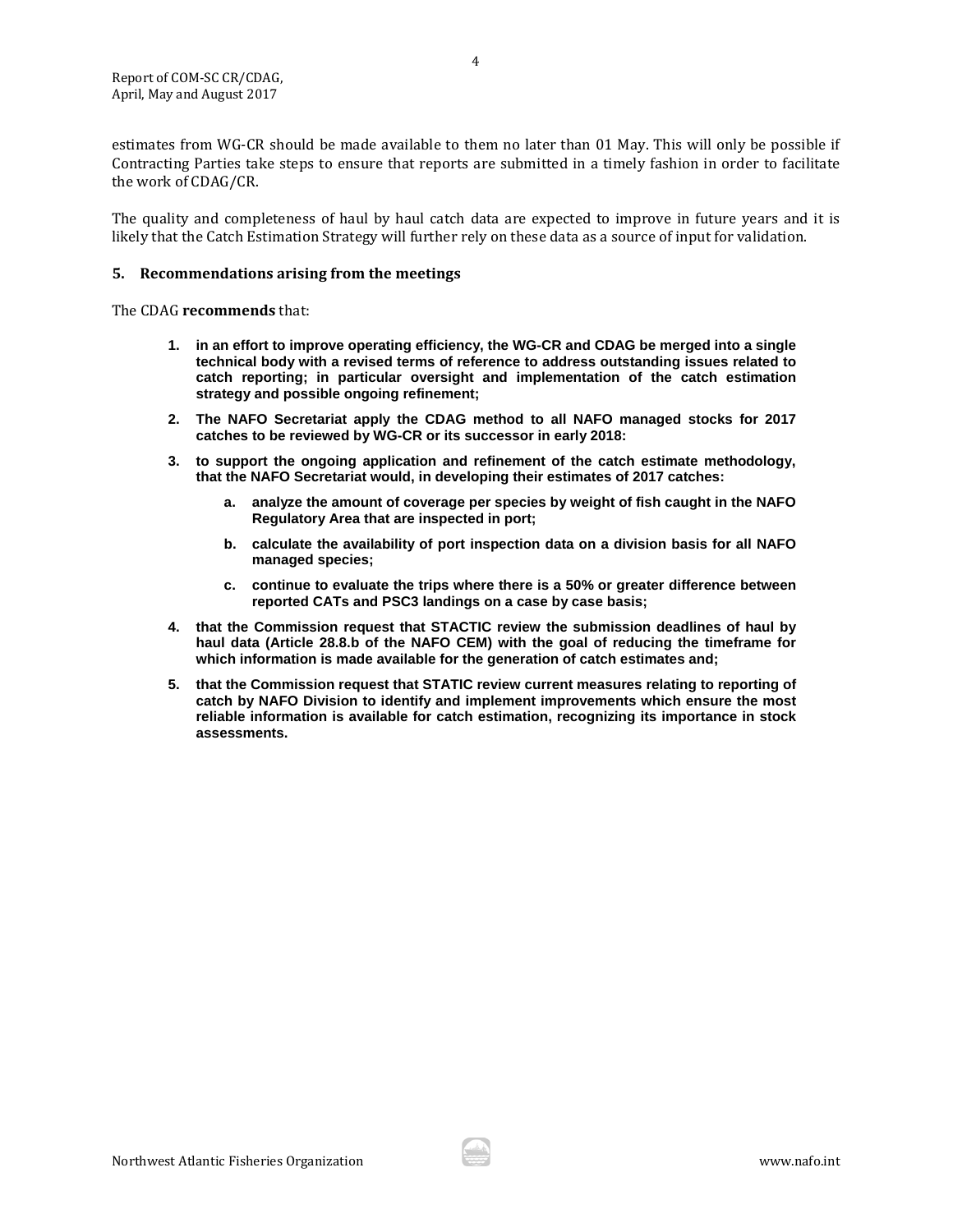### **Annex 1. Revised** *Catch Estimation Strategy* **developed by CDAG**

5

#### <span id="page-4-0"></span>**Available Data**

In recent years, there have been many improvements in the data that vessel masters are required to provide when fishing in the NAFO Regulatory Area (NRA). To date, CDAG has assessed the utility of these data sources and concluded that some data sources, such as tow by tow data, are not in a usable condition for this year.

It is anticipated that with recent improvements to the NAFO Conservation and Enforcement Measures (NCEM), as well as the resolution of technical issues relating to the submission and utilization of tow by tow data that this data source will be ready for use for the validation/estimation of catch. In the case of observer data, further assessment is required of the availability and improvements required to make that data useful.

In evaluating the utility of the current sources of data, CDAG decided that the most complete and timely data available are the daily catch reports  $(CAT)^1$  $(CAT)^1$  which are reported by vessel masters to the Secretariat.

Given the completeness and timeliness of the CAT data, it is suggested that this be used as the base data.

Catch weighed off and recorded by port inspection (PSC3) is considered the most accurate. Based on these two factors, the following estimation methodology is proposed:[2](#page-4-2)

- 1. Where PSC3 data is available, this equivalent live weight (plus recorded discard weight from CATs) be used;
- 2. For trips where no PSC3 data is available, a correction factor be applied to the sum of the CATs for that trip. The correction factor is defined as follows: the average per cent difference (weighted bycatch) between the CAT total and the PSC3 total for other trips by that same vessel;
- 3. If no PSC3 data is available at the vessel level, then a flag state factor be determined using the methodology in (2) using all vessels of that flag state;
- 4. If port inspection data<sup>[3](#page-4-3)</sup> other than PSC3 data can be made available by the flag State, use those or;
- 5. Where no port inspection data are available on a flag State level, the values from the CATs (CA + RJ) be used.

j



<span id="page-4-1"></span> $1$  In some instances, SC documents refer to this as DCR

<span id="page-4-2"></span><sup>2</sup> In instances where the difference between CAT and PSC3 is greater than 50%, it is suggested that the Secretariat follow up with the appropriate Fisheries Monitoring Centre to ensure there is no administrative error. If no error exists but the discrepancy is related to extenuating circumstances which cannot be reconciled by the Secretariat, or because an AI was issued that explains the difference, then the data from that trip should not be used in the development of any correction factor.

<span id="page-4-3"></span><sup>&</sup>lt;sup>3</sup> The CP should demonstrate that the data is of a comparable standard to PSC3